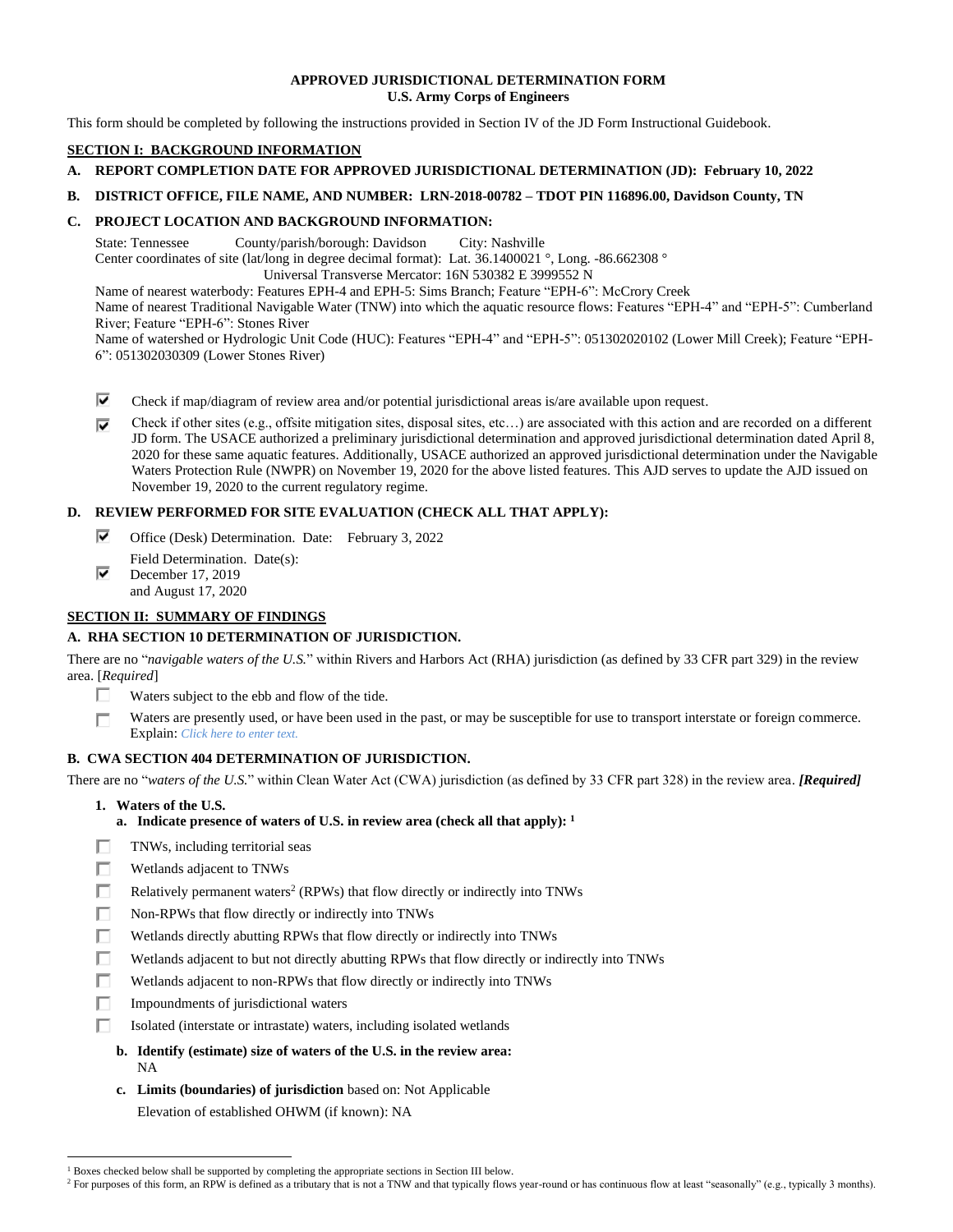## **2. Non-regulated waters/wetlands (check if applicable): 3**

Potentially jurisdictional waters and/or wetlands were assessed within the review area and determined to be not jurisdictional. ⊽ Explain:

EPH-4: This feature is an approximately 91 linear-foot non-jurisdictional non-tidal drainage ditch excavated on dry land, located within the review area. The USACE has determined that this feature is a non-tidal drainage ditch excavated on dry land and is not waters of the U.S as outlined in the preamble of the November 13, 1986, Federal Register (51 FR 41217). The feature is not a tributary and does not carry a relatively permanent flow to downstream traditional navigable waters. The ephemeral feature is located adjacent to the toe of the eastbound I-40 Donelson exit ramp and is excavated wholly in and drains only uplands. Accordingly, EPH-4 is determined to be a nonjurisdictional non-tidal drainage ditch excavated in dry land and is not a tributary. The feature is depicted on the attached map "LRN-2018- 00782, TDOT PIN 116896.00, AJD MAPS".

EPH-5: This feature is an approximately 291 linear foot non-jurisdictional non-tidal drainage ditch excavated on dry land, located within the review area. The USACE has determined that this feature is a non-tidal drainage ditch excavated on dry land and is not waters of the U.S as outlined in the preamble of the November 13, 1986, Federal Register (51 FR 41217). The feature is not a tributary and does not carry a relatively permanent flow to downstream traditional navigable waters. This ephemeral feature, located along the toe of the eastbound I-40 Donelson exit ramp, is excavated wholly in and drains only uplands. Accordingly, EPH-5 is determined to be a nonjurisdictional non-tidal drainage ditch excavated in dry land and is not a tributary. The feature is depicted on the attached map "LRN-2018- 00782, TDOT PIN 116896.00, AJD MAPS".

EPH-6: This feature is an approximately 108 linear non-jurisdictional non-tidal drainage ditch excavated on dry land, located within the review area. The USACE has determined that this feature is a non-tidal drainage ditch excavated on dry land and is not waters of the U.S as outlined in the preamble of the November 13, 1986, Federal Register (51 FR 41217). The feature is not a tributary and does not carry a relatively permanent flow to downstream traditional navigable waters. The ephemeral feature is excavated wholly in and drains only uplands. Accordingly, EPH-6 is determined to be a non-jurisdictional non-tidal drainage ditch excavated in dry land and is not a tributary. The feature is depicted on the attached map "LRN-2018-00782, TDOT PIN 116896.00, AJD MAPS".

EPH-4, EPH-5, and EPH-6 were examined, including a review of: maps/plans submitted by the applicant, USGS survey maps, aerial photographs, the National Hydrography Dataset, The National Wetland Inventory, USGS Stream Stats, Nashville Parcel Viewer, and observations recorded during the site inspection on December 17, 2019. It has been determined that these features are non-jurisdictional non-tidal drainage ditches excavated in dry land and are not tributaries. These features are not known to be used by interstate or foreign travelers for recreation or other purposes; do not produce fish or shellfish that could be taken and sold in interstate or foreign commerce; and are not known to be used for industrial purposes by industries in interstate commerce. In conclusion, there are no aquatic resources within the approved jurisdictional determination survey area that meet the definitions of waters of the U.S. as listed in 33 CFR Part 328.3(a).

## **SECTION III: CWA ANALYSIS**

## **A. TNWs AND WETLANDS ADJACENT TO TNWs**

**The agencies will assert jurisdiction over TNWs and wetlands adjacent to TNWs. If the aquatic resource is a TNW, complete Section III.A.1 and Section III.D.1. only; if the aquatic resource is a wetland adjacent to a TNW, complete Sections III.A.1 and 2 and Section III.D.1.; otherwise, see Section III.B below**.

**1. TNW**  Identify TNW: *Click here to enter text.*

Summarize rationale supporting determination: *Click here to enter text.*

**2. Wetland adjacent to TNW**

Summarize rationale supporting conclusion that wetland is "adjacent": *Click here to enter text.*

## **B. CHARACTERISTICS OF TRIBUTARY (THAT IS NOT A TNW) AND ITS ADJACENT WETLANDS (IF ANY):**

**This section summarizes information regarding characteristics of the tributary and its adjacent wetlands, if any, and it helps determine whether or not the standards for jurisdiction established under Rapanos have been met.** 

**The agencies will assert jurisdiction over non-navigable tributaries of TNWs where the tributaries are "relatively permanent waters" (RPWs), i.e. tributaries that typically flow year-round or have continuous flow at least seasonally (e.g., typically 3 months). A wetland that directly abuts an RPW is also jurisdictional. If the aquatic resource is not a TNW, but has year-round (perennial) flow, skip to Section III.D.2. If the aquatic resource is a wetland directly abutting a tributary with perennial flow, skip to Section III.D.4.**

**A wetland that is adjacent to but that does not directly abut an RPW requires a significant nexus evaluation. Corps districts and EPA regions will include in the record any available information that documents the existence of a significant nexus between a relatively permanent tributary that is not perennial (and its adjacent wetlands if any) and a traditional navigable water, even though a significant nexus finding is not required as a matter of law.**

**If the waterbody<sup>4</sup> is not an RPW, or a wetland directly abutting an RPW, a JD will require additional data to determine if the waterbody has a significant nexus with a TNW. If the tributary has adjacent wetlands, the significant nexus evaluation must consider the tributary in combination with all of its adjacent wetlands. This significant nexus evaluation that combines, for analytical purposes, the tributary and all of its adjacent wetlands is used whether the review area identified in the JD request is the tributary,** 

<sup>&</sup>lt;sup>3</sup> Supporting documentation is presented in Section III.F.

<sup>4</sup> Note that the Instructional Guidebook contains additional information regarding swales, ditches, washes, and erosional features generally and in the arid West.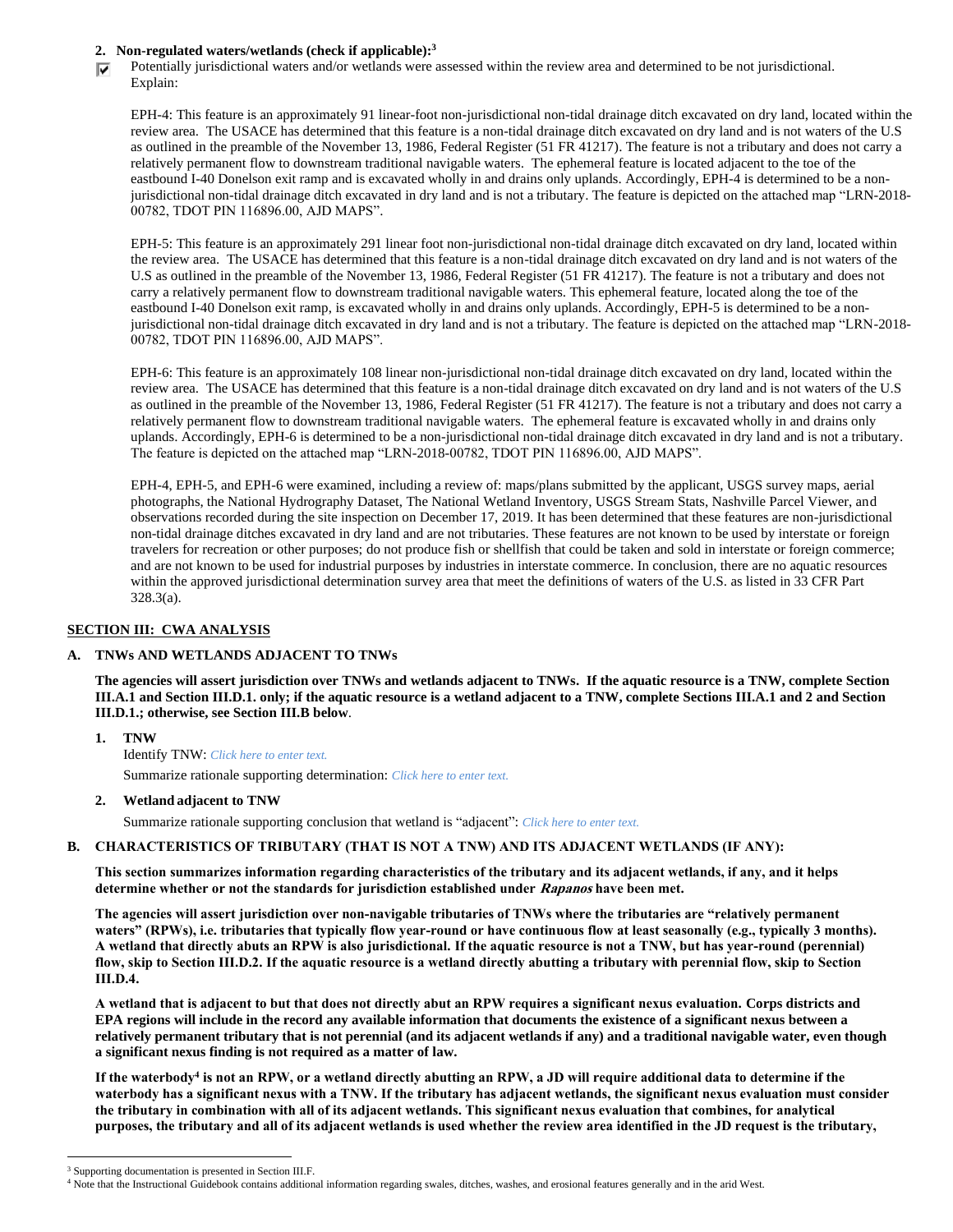**or its adjacent wetlands, or both. If the JD covers a tributary with adjacent wetlands, complete Section III.B.1 for the tributary, Section III.B.2 for any onsite wetlands, and Section III.B.3 for all wetlands adjacent to that tributary, both onsite and offsite. The determination whether a significant nexus exists is determined in Section III.C below.**

## **1. Characteristics of non-TNWs that flow directly or indirectly into TNW**

|     |                                                                                                                                                                                                                                                                                                                                                                                                                                                       | Characteristics of hon-livers that how un cetty or municity muo liver                                                                                                                                                                                                                                                                        |  |  |  |  |
|-----|-------------------------------------------------------------------------------------------------------------------------------------------------------------------------------------------------------------------------------------------------------------------------------------------------------------------------------------------------------------------------------------------------------------------------------------------------------|----------------------------------------------------------------------------------------------------------------------------------------------------------------------------------------------------------------------------------------------------------------------------------------------------------------------------------------------|--|--|--|--|
| (i) | <b>General Area Conditions:</b><br><b>Watershed size:</b> # Choose an item.<br>Drainage area: # Choose an item.                                                                                                                                                                                                                                                                                                                                       |                                                                                                                                                                                                                                                                                                                                              |  |  |  |  |
|     |                                                                                                                                                                                                                                                                                                                                                                                                                                                       | Average annual rainfall:<br>inches<br>Average annual snowfall:<br>inches                                                                                                                                                                                                                                                                     |  |  |  |  |
|     | (ii) Physical Characteristics:<br>(a) Relationship with TNW:<br>Tributary flows directly into TNW.                                                                                                                                                                                                                                                                                                                                                    |                                                                                                                                                                                                                                                                                                                                              |  |  |  |  |
|     | Tributary flows through <i>Choose an item</i> . tributaries before entering TNW.<br>Project waters are <i>Choose an item</i> . river miles from TNW.<br>Project waters are <i>Choose an item</i> . river miles from RPW.<br>Project waters are <i>Choose an item.</i> aerial (straight) miles from TNW.<br>Project waters are <i>Choose an item.</i> aerial (straight) miles from RPW.<br>Project waters cross or serve as state boundaries. Explain: |                                                                                                                                                                                                                                                                                                                                              |  |  |  |  |
|     | Identify flow route to TNW <sup>5</sup> :<br>Tributary stream order, if known:                                                                                                                                                                                                                                                                                                                                                                        |                                                                                                                                                                                                                                                                                                                                              |  |  |  |  |
|     | (b) General Tributary Characteristics (check all that apply):<br><b>Tributary</b> is:<br>ш<br>Natural                                                                                                                                                                                                                                                                                                                                                 |                                                                                                                                                                                                                                                                                                                                              |  |  |  |  |
|     |                                                                                                                                                                                                                                                                                                                                                                                                                                                       | Artificial (man-made). Explain: Click here to enter text.                                                                                                                                                                                                                                                                                    |  |  |  |  |
|     |                                                                                                                                                                                                                                                                                                                                                                                                                                                       | Manipulated (man-altered). Explain:                                                                                                                                                                                                                                                                                                          |  |  |  |  |
|     | <b>Tributary</b> properties with respect to top of bank (estimate):<br>Average width:<br>feet<br>Average depth:<br>feet<br>Average side slopes: Choose an item.                                                                                                                                                                                                                                                                                       |                                                                                                                                                                                                                                                                                                                                              |  |  |  |  |
|     |                                                                                                                                                                                                                                                                                                                                                                                                                                                       | Primary tributary substrate composition (check all that apply):<br>Silts<br>H<br>Sands<br>Concrete<br>н.                                                                                                                                                                                                                                     |  |  |  |  |
|     |                                                                                                                                                                                                                                                                                                                                                                                                                                                       | Cobbles<br>U<br>Gravel<br>Muck                                                                                                                                                                                                                                                                                                               |  |  |  |  |
|     |                                                                                                                                                                                                                                                                                                                                                                                                                                                       | Bedrock<br>ш<br>Vegetation. Type/% cover: Click here to enter text.                                                                                                                                                                                                                                                                          |  |  |  |  |
|     |                                                                                                                                                                                                                                                                                                                                                                                                                                                       | Other. Explain: Click here to enter text.                                                                                                                                                                                                                                                                                                    |  |  |  |  |
|     |                                                                                                                                                                                                                                                                                                                                                                                                                                                       |                                                                                                                                                                                                                                                                                                                                              |  |  |  |  |
|     |                                                                                                                                                                                                                                                                                                                                                                                                                                                       | Tributary condition/stability [e.g., highly eroding, sloughing banks]. Explain:<br>Presence of run/riffle/pool complexes. Explain:<br>Tributary geometry: Choose an item.<br>Tributary gradient (approximate average slope):<br>%                                                                                                            |  |  |  |  |
|     | $(c)$ Flow:<br>Tributary provides for: Choose an item.<br>Estimate average number of flow events in review area/year: Choose an item.<br>Describe flow regime:<br>Other information on duration and volume:                                                                                                                                                                                                                                           |                                                                                                                                                                                                                                                                                                                                              |  |  |  |  |
|     | Surface flow is: <i>Choose an item.</i> Characteristics:                                                                                                                                                                                                                                                                                                                                                                                              |                                                                                                                                                                                                                                                                                                                                              |  |  |  |  |
|     | Subsurface flow: <i>Choose an item.</i> Explain findings:<br>$\Box$ Dye (or other) test performed: <i>Click here to enter text.</i>                                                                                                                                                                                                                                                                                                                   |                                                                                                                                                                                                                                                                                                                                              |  |  |  |  |
|     |                                                                                                                                                                                                                                                                                                                                                                                                                                                       | Tributary has (check all that apply):<br>$\Box$ Bed and banks<br>OHWM <sup>6</sup> (check all indicators that apply):<br>$\Box$ clear, natural line impressed on the bank $\Box$<br>the presence of litter and debris<br>changes in the character of soil<br>destruction of terrestrial vegetation<br>the presence of wrack line<br>shelving |  |  |  |  |

<sup>5</sup> Flow route can be described by identifying, e.g., tributary a, which flows through the review area, to flow into tributary b, which then flows into TNW.

<sup>6</sup>A natural or man-made discontinuity in the OHWM does not necessarily sever jurisdiction (e.g., where the stream temporarily flows underground, or where the OHWM has been removed by development or agricultural practices). Where there is a break in the OHWM that is unrelated to the waterbody's flow regime (e.g., flow over a rock outcrop or through a culvert), the agencies will look for indicators of flow above and below the break.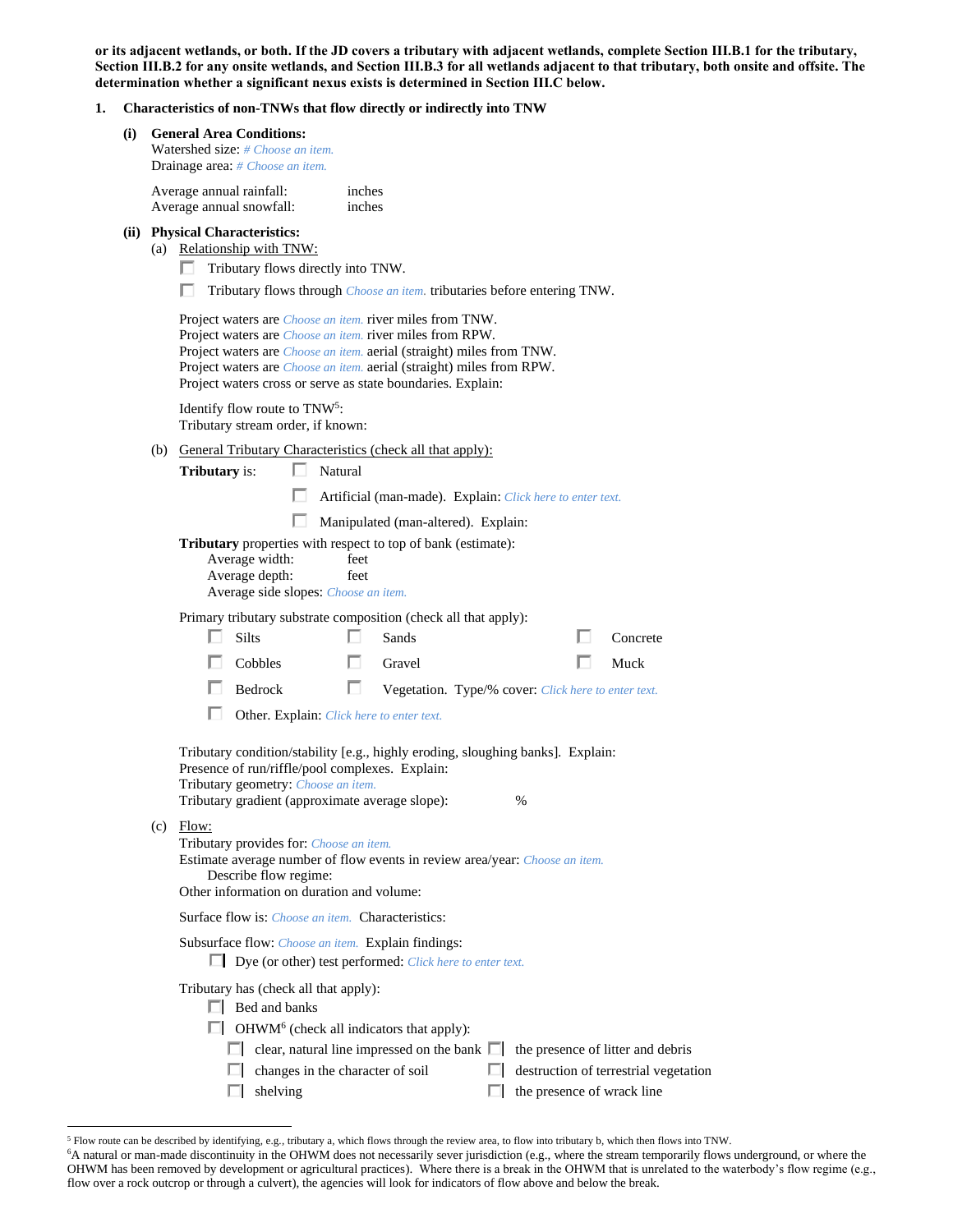|                                                                                                                                                                                                      | vegetation matted down, bent, or absent $\Box$<br>sediment sorting                                                                                                                                                                                                                                                                                                                                                                                                                                        |  |  |  |  |  |
|------------------------------------------------------------------------------------------------------------------------------------------------------------------------------------------------------|-----------------------------------------------------------------------------------------------------------------------------------------------------------------------------------------------------------------------------------------------------------------------------------------------------------------------------------------------------------------------------------------------------------------------------------------------------------------------------------------------------------|--|--|--|--|--|
|                                                                                                                                                                                                      | leaf litter disturbed or washed away<br>scour                                                                                                                                                                                                                                                                                                                                                                                                                                                             |  |  |  |  |  |
|                                                                                                                                                                                                      | sediment deposition<br>multiple observed or predicted flow events                                                                                                                                                                                                                                                                                                                                                                                                                                         |  |  |  |  |  |
|                                                                                                                                                                                                      | water staining<br>abrupt change in plant community Click here to enter text.                                                                                                                                                                                                                                                                                                                                                                                                                              |  |  |  |  |  |
|                                                                                                                                                                                                      | other (list): Click here to enter text.                                                                                                                                                                                                                                                                                                                                                                                                                                                                   |  |  |  |  |  |
| Discontinuous OHWM. <sup>7</sup> Explain: Click here to enter text.                                                                                                                                  |                                                                                                                                                                                                                                                                                                                                                                                                                                                                                                           |  |  |  |  |  |
| If factors other than the OHWM were used to determine lateral extent of CWA jurisdiction (check all that apply):<br>$\Box$ High Tide Line indicated by:<br>$\Box$ Mean High Water Mark indicated by: |                                                                                                                                                                                                                                                                                                                                                                                                                                                                                                           |  |  |  |  |  |
|                                                                                                                                                                                                      | oil or scum line along shore objects<br>survey to available datum;<br>U.                                                                                                                                                                                                                                                                                                                                                                                                                                  |  |  |  |  |  |
|                                                                                                                                                                                                      | fine shell or debris deposits (foreshore)<br>physical markings;<br>ш                                                                                                                                                                                                                                                                                                                                                                                                                                      |  |  |  |  |  |
|                                                                                                                                                                                                      | physical markings/characteristics<br>vegetation lines/changes in vegetation types.                                                                                                                                                                                                                                                                                                                                                                                                                        |  |  |  |  |  |
|                                                                                                                                                                                                      | tidal gauges                                                                                                                                                                                                                                                                                                                                                                                                                                                                                              |  |  |  |  |  |
|                                                                                                                                                                                                      | other (list): Click here to enter text.                                                                                                                                                                                                                                                                                                                                                                                                                                                                   |  |  |  |  |  |
|                                                                                                                                                                                                      | (iii) Chemical Characteristics:<br>Characterize tributary (e.g., water color is clear, discolored, oily film; water quality; general watershed characteristics, etc.).<br>Explain:<br>Identify specific pollutants, if known:<br>(iv) Biological Characteristics. Channel supports (check all that apply):<br>ш<br>Riparian corridor. Characteristics (type, average width):<br>Wetland fringe. Characteristics: Click here to enter text.<br>Habitat for:<br>Federally Listed species. Explain findings: |  |  |  |  |  |
|                                                                                                                                                                                                      | Fish/spawn areas. Explain findings: Click here to enter text.                                                                                                                                                                                                                                                                                                                                                                                                                                             |  |  |  |  |  |
|                                                                                                                                                                                                      | Other environmentally-sensitive species. Explain findings: Click here to enter text.                                                                                                                                                                                                                                                                                                                                                                                                                      |  |  |  |  |  |
|                                                                                                                                                                                                      | Aquatic/wildlife diversity. Explain findings: Click here to enter text.                                                                                                                                                                                                                                                                                                                                                                                                                                   |  |  |  |  |  |
| 2.                                                                                                                                                                                                   | Characteristics of wetlands adjacent to non-TNW that flow directly or indirectly into TNW                                                                                                                                                                                                                                                                                                                                                                                                                 |  |  |  |  |  |
|                                                                                                                                                                                                      | <b>Physical Characteristics:</b><br>(i)<br>General Wetland Characteristics:<br>(a)<br>Properties:<br>Wetland $eize + force$                                                                                                                                                                                                                                                                                                                                                                               |  |  |  |  |  |
|                                                                                                                                                                                                      |                                                                                                                                                                                                                                                                                                                                                                                                                                                                                                           |  |  |  |  |  |

Wetland size: *#* acres Wetland type. Explain: *Click here to enter text.* Wetland quality. Explain: *Click here to enter text.* Project wetlands cross or serve as state boundaries. Explain: *Click here to enter text.*

(b) General Flow Relationship with Non-TNW: Flow is: *Choose an item.* Explain: *Click here to enter text.*

Surface flow is: *Choose an item.* Characteristics: *Click here to enter text.*

Subsurface flow: *Choose an item.* Explain findings: *Click here to enter text.* Dye (or other) test performed: *Click here to enter text.*

## (c) Wetland Adjacency Determination with Non-TNW:

- $\Box$  Directly abutting
- $\Box$  Not directly abutting
	- Discrete wetland hydrologic connection. Explain: *Click here to enter text.*
	- Ecological connection. Explain: *Click here to enter text.*
	- Separated by berm/barrier. Explain: *Click here to enter text.*
- (d) Proximity (Relationship) to TNW Project wetlands are *Choose an item.* river miles from TNW. Project waters are *Choose an item.* aerial (straight) miles from TNW. Flow is from: *Choose an item.* Estimate approximate location of wetland as within the *Choose an item.* floodplain.
- **(ii) Chemical Characteristics:**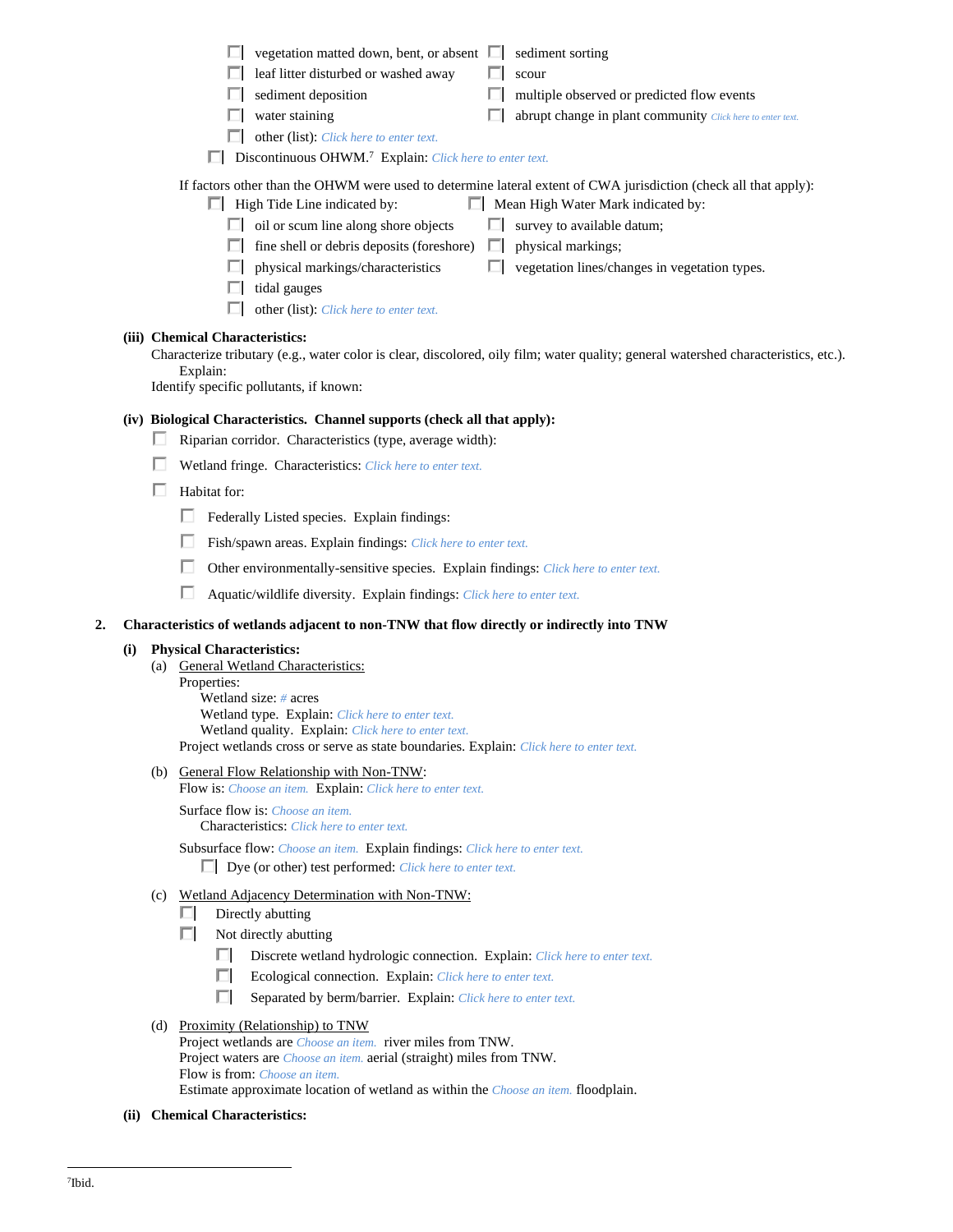Characterize wetland system (e.g., water color is clear, brown, oil film on surface; water quality; general watershed characteristics; etc.). Explain: *Click here to enter text.*

Identify specific pollutants, if known: *Click here to enter text.*

#### **(iii) Biological Characteristics. Wetland supports (check all that apply):**

- Riparian buffer. Characteristics (type, average width): *Click here to enter text.*
- Vegetation type/percent cover. Explain: *Click here to enter text.*
- $\Box$  Habitat for:
	- Federally Listed species. Explain findings: *Click here to enter text*.
	- Fish/spawn areas. Explain findings: *Click here to enter text.*
	- Other environmentally-sensitive species. Explain findings: *Click here to enter text.*
	- Aquatic/wildlife diversity. Explain findings: *Click here to enter text.*

#### **3. Characteristics of all wetlands adjacent to the tributary (if any)**

All wetland(s) being considered in the cumulative analysis: *Choose an item.* Approximately (*#*) acres in total are being considered in the cumulative analysis.

For each wetland, specify the following:

| Directly abuts? $(Y/N)$ | Size (in acres) | Directly abuts? $(Y/N)$ | Size (in acres) |
|-------------------------|-----------------|-------------------------|-----------------|
|                         |                 |                         |                 |
| $^{\prime\prime}$ N     |                 | Y/N                     |                 |
| 7N                      |                 | Y/N                     |                 |
| 7/N                     |                 | V/N                     |                 |

Summarize overall biological, chemical and physical functions being performed: *Click here to enter text.*

#### **C. SIGNIFICANT NEXUS DETERMINATION**

**A significant nexus analysis will assess the flow characteristics and functions of the tributary itself and the functions performed by any wetlands adjacent to the tributary to determine if they significantly affect the chemical, physical, and biological integrity of a TNW. For each of the following situations, a significant nexus exists if the tributary, in combination with all of its adjacent wetlands, has more than a speculative or insubstantial effect on the chemical, physical and/or biological integrity of a TNW. Considerations when evaluating significant nexus include, but are not limited to the volume, duration, and frequency of the flow of water in the tributary and its proximity to a TNW, and the functions performed by the tributary and all its adjacent wetlands. It is not appropriate to determine significant nexus based solely on any specific threshold of distance (e.g. between a tributary and its adjacent wetland or between a tributary and the TNW). Similarly, the fact an adjacent wetland lies within or outside of a floodplain is not solely determinative of significant nexus.** 

#### **Draw connections between the features documented and the effects on the TNW, as identified in the** *Rapanos* **Guidance and discussed in the Instructional Guidebook. Factors to consider include, for example:**

- Does the tributary, in combination with its adjacent wetlands (if any), have the capacity to carry pollutants or flood waters to TNWs, or to reduce the amount of pollutants or flood waters reaching a TNW?
- Does the tributary, in combination with its adjacent wetlands (if any), provide habitat and lifecycle support functions for fish and other species, such as feeding, nesting, spawning, or rearing young for species that are present in the TNW?
- Does the tributary, in combination with its adjacent wetlands (if any), have the capacity to transfer nutrients and organic carbon that support downstream foodwebs?
- Does the tributary, in combination with its adjacent wetlands (if any), have other relationships to the physical, chemical, or biological integrity of the TNW?

#### *Note: the above list of considerations is not inclusive and other functions observed or known to occur should be documented below:*

- **1. Significant nexus findings for non-RPW that has no adjacent wetlands and flows directly or indirectly into TNWs.** Explain findings of presence or absence of significant nexus below, based on the tributary itself, then go to Section III.D:
- **2. Significant nexus findings for non-RPW and its adjacent wetlands, where the non-RPW flows directly or indirectly into TNWs.**  Explain findings of presence or absence of significant nexus below, based on the tributary in combination with all of its adjacent wetlands, then go to Section III.D: *Click here to enter text.*
- **3. Significant nexus findings for wetlands adjacent to an RPW but that do not directly abut the RPW.** Explain findings of presence or absence of significant nexus below, based on the tributary in combination with all of its adjacent wetlands, then go to Section III.D: *Click here to enter text.*

### **D. DETERMINATIONS OF JURISDICTIONAL FINDINGS. THE SUBJECT WATERS/WETLANDS ARE (CHECK ALL THAT APPLY):**

- **1. TNWs and Adjacent Wetlands.** Check all that apply and provide size estimates in review area:
	- **TNWs:** # linear feet # width (ft), Or, # acres.
	- Wetlands adjacent to TNWs: *#* acres.
- **2. RPWs that flow directly or indirectly into TNWs.**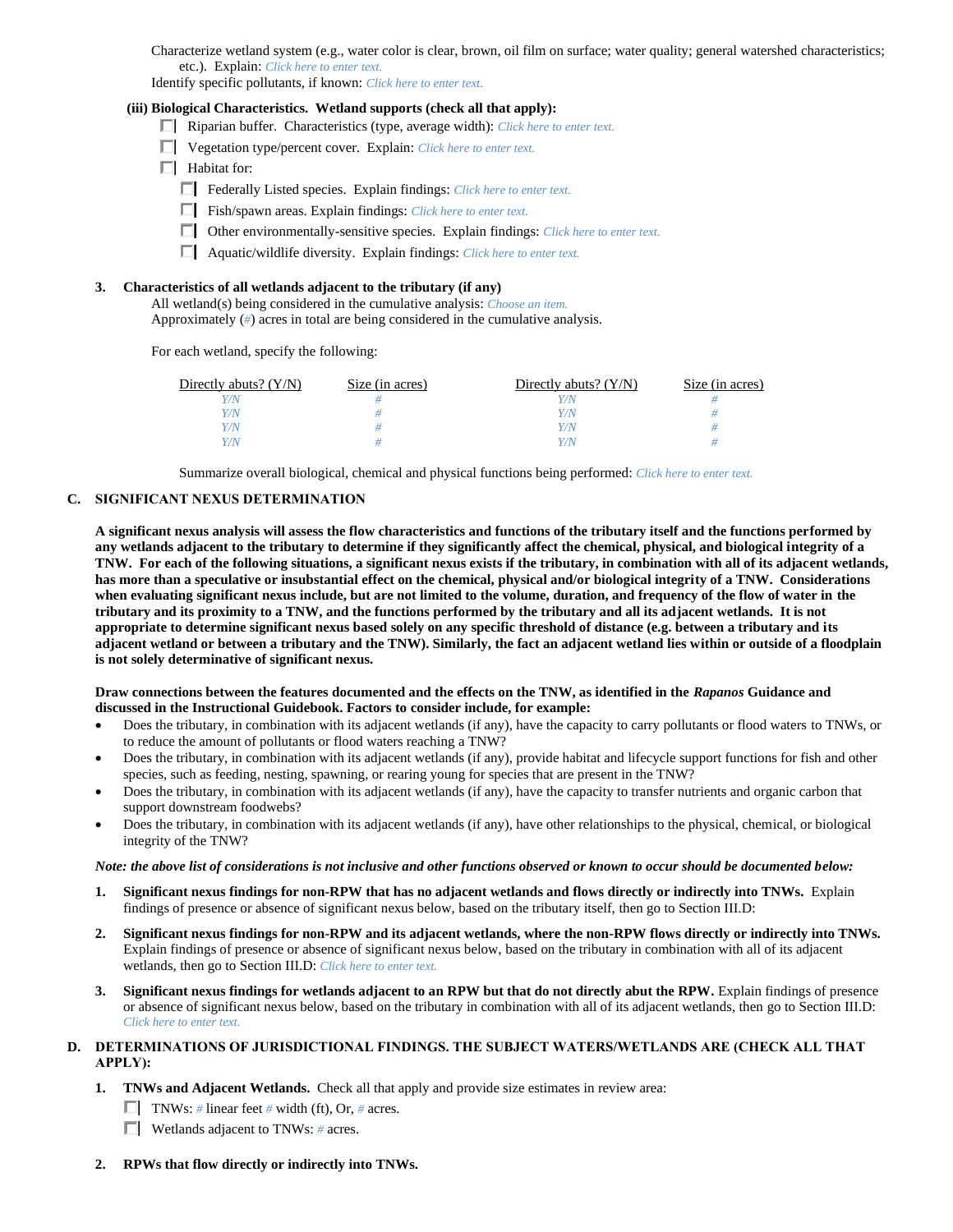- $\Box$  Tributaries of TNWs where tributaries typically flow year-round are jurisdictional. Provide data and rationale indicating that tributary is perennial: *Click here to enter text.*.
- Tributaries of TNW where tributaries have continuous flow "seasonally" (e.g., typically three months each year) are jurisdictional. Data supporting this conclusion is provided at Section III.B. Provide rationale indicating that tributary flows seasonally: *Click here to enter text.*.

Provide estimates for jurisdictional waters in the review area (check all that apply):

- **Tributary waters:** # linear feet # width (ft).
- Other non-wetland waters: *#* acres.

Identify type(s) of waters: *Click here to enter text.*

#### **3. Non-RPWs<sup>8</sup> that flow directly or indirectly into TNWs.**

Waterbody that is not a TNW or an RPW, but flows directly or indirectly into a TNW, and it has a significant nexus with a П. TNW is jurisdictional. Data supporting this conclusion is provided at Section III.C.

Provide estimates for jurisdictional waters within the review area (check all that apply):

- $\Box$  Tributary waters: linear feet width (ft).
- Other non-wetland waters: *#* acres.

Identify type(s) of waters: *Click here to enter text.*

### **4. Wetlands directly abutting an RPW that flow directly or indirectly into TNWs.**

- $\Box$  Wetlands directly abut RPW and thus are jurisdictional as adjacent wetlands.
	- Wetlands directly abutting an RPW where tributaries typically flow year-round. Provide data and rationale П. indicating that tributary is perennial in Section III.D.2, above. Provide rationale indicating that wetland is directly abutting an RPW: *Click here to enter text.*
	- $\Box$  Wetlands directly abutting an RPW where tributaries typically flow "seasonally." Provide data indicating that tributary is seasonal in Section III.B and rationale in Section III.D.2, above. Provide rationale indicating that wetland is directly abutting an RPW: *Click here to enter text.*

Provide acreage estimates for jurisdictional wetlands in the review area: *#* acres.

#### **5. Wetlands adjacent to but not directly abutting an RPW that flow directly or indirectly into TNWs.**

 $\Box$  Wetlands that do not directly abut an RPW, but when considered in combination with the tributary to which they are adjacent and with similarly situated adjacent wetlands, have a significant nexus with a TNW are jurisidictional. Data supporting this conclusion is provided at Section III.C.

Provide acreage estimates for jurisdictional wetlands in the review area: *#* acres.

#### **6. Wetlands adjacent to non-RPWs that flow directly or indirectly into TNWs.**

 $\Box$  Wetlands adjacent to such waters, and have when considered in combination with the tributary to which they are adjacent and with similarly situated adjacent wetlands, have a significant nexus with a TNW are jurisdictional. Data supporting this conclusion is provided at Section III.C.

Provide estimates for jurisdictional wetlands in the review area: *#* acres.

#### **7. Impoundments of jurisdictional waters. 9**

- As a general rule, the impoundment of a jurisdictional tributary remains jurisdictional.
- п. Demonstrate that impoundment was created from "waters of the U.S.," or
- П. Demonstrate that water meets the criteria for one of the categories presented above (1-6), or
- П. Demonstrate that water is isolated with a nexus to commerce (see E below).

### **E. ISOLATED [INTERSTATE OR INTRA-STATE] WATERS, INCLUDING ISOLATED WETLANDS, THE USE, DEGRADATION OR DESTRUCTION OF WHICH COULD AFFECT INTERSTATE COMMERCE, INCLUDING ANY SUCH WATERS (CHECK ALL THAT APPLY):<sup>10</sup>**

- which are or could be used by interstate or foreign travelers for recreational or other purposes.
- $\Box$  from which fish or shellfish are or could be taken and sold in interstate or foreign commerce.
- $\Box$  which are or could be used for industrial purposes by industries in interstate commerce.
- Interstate isolated waters.Explain: *Click here to enter text.*
- Other factors.Explain: *Click here to enter text.*

#### **Identify water body and summarize rationale supporting determination:** *Click here to enter text.*

Provide estimates for jurisdictional waters in the review area (check all that apply):

**Tributary waters:** # linear feet # width (ft).

Other non-wetland waters: *#* acres.

<sup>8</sup>See Footnote # 3.

<sup>&</sup>lt;sup>9</sup> To complete the analysis refer to the key in Section III.D.6 of the Instructional Guidebook.

<sup>&</sup>lt;sup>10</sup> Prior to asserting or declining CWA jurisdiction based solely on this category, Corps Districts will elevate the action to Corps and EPA HQ for review consistent with the process described in the Corps/EPA *Memorandum Regarding CWA Act Jurisdiction Following Rapanos.*